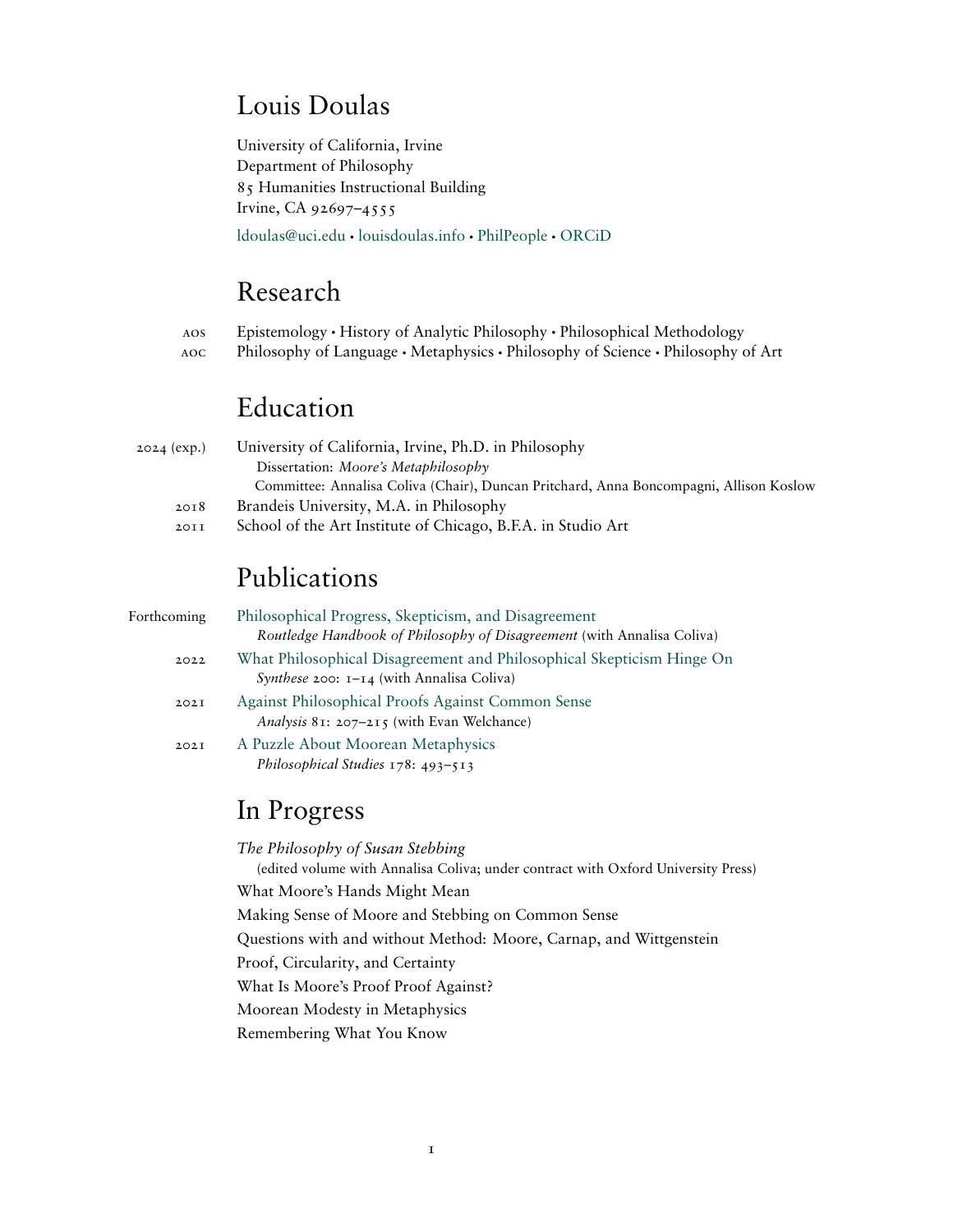## Presentations (*† <sup>≡</sup>* Invited)

|               | What Moore's Hands Might Mean                                                     |
|---------------|-----------------------------------------------------------------------------------|
| Aug 2022      | The 5th TiLPS History of Analytic Philosophy Workshop                             |
| Apr 2022      | The Ohio Philosophical Association 2022 Annual Meeting                            |
|               | The 15th Annual Mark L. Shapiro Graduate Philosophy Conference @ Brown University |
|               | The 24th Annual Rocky Mountain Philosophy Conference @ UC Boulder                 |
|               | Susan Stebbing: The Other Cambridge Common Sense Philosopher                      |
| Aug $202I$    | Vancouver Summer Philosophy Conference                                            |
| Jan 202I      | The Cogtweeto Philosophy Workshop Series                                          |
|               | What Moore Did <sup>†</sup>                                                       |
| May 2021      | The Philosophy Club @ UC Irvine                                                   |
|               | Against Philosophical Proofs Against Common Sense (with Evan Welchance)           |
| Feb 202I      | The 66th Annual Florida Philosophical Association                                 |
|               | Moorean Modesty in Metaphysics                                                    |
| $Sep\ 2020$   | Australasian Postgraduate Philosophy Conference                                   |
|               | Reading Ontology Off Of Language                                                  |
| July/Aug 2020 | Syracuse Graduate Philosophy Conference                                           |
| Oct 2019      | The 80th Annual Virginia Philosophical Association Conference                     |
|               | A Puzzle About Moorean Metaphysics                                                |
| Nov $2018$    | The 3rd Johns Hopkins University Graduate Philosophy Conference                   |

## Teaching (*‡ <sup>≡</sup>* Upper Division)

|                   | As Primary Instructor                                                     |
|-------------------|---------------------------------------------------------------------------|
|                   | UNIVERSITY OF CALIFORNIA, IRVINE                                          |
| Sum 2021          | Puzzles and Paradoxes                                                     |
|                   | <b>BRANDEIS UNIVERSITY</b>                                                |
| Sum 2017          | MTEL Prep: Reading and Writing (Education Program)                        |
|                   | As Graduate Student Instructor                                            |
|                   | UNIVERSITY OF CALIFORNIA, IRVINE                                          |
| $Spg$ 2022        | Contemporary Moral Problems                                               |
| Sum 2022, Wtr 22  | Skepticism and Relativism <sup>‡</sup>                                    |
| Fall 202T         | Image Collision (Art History)                                             |
| Spg 202I          | Modern Art in Europe and America (Art History)                            |
| Wtr 2021, Fall 20 | Introduction to Ethics                                                    |
| Sum 2020          | Introduction to Philosophy                                                |
| Spg 2020, Fall 19 | Puzzles and Paradoxes                                                     |
| Fall 2019         | Nonexistence and Indeterminacy <sup>‡</sup>                               |
|                   | <b>BRANDEIS UNIVERSITY</b>                                                |
| Spg 2018          | Aesthetics                                                                |
| Spg 2018          | Civil Liberties (Legal Studies)                                           |
| Fall 2017         | Introduction to Philosophy                                                |
| Sum $2017$        | Critical Reading in the Humanities and Social Sciences (Gateway Scholars) |
| Spg 2017, Fall 16 | Philosophy of Law                                                         |
| Spg 2016          | <b>Environmental Ethics</b>                                               |
| Fall 2015         | Human Rights                                                              |
|                   |                                                                           |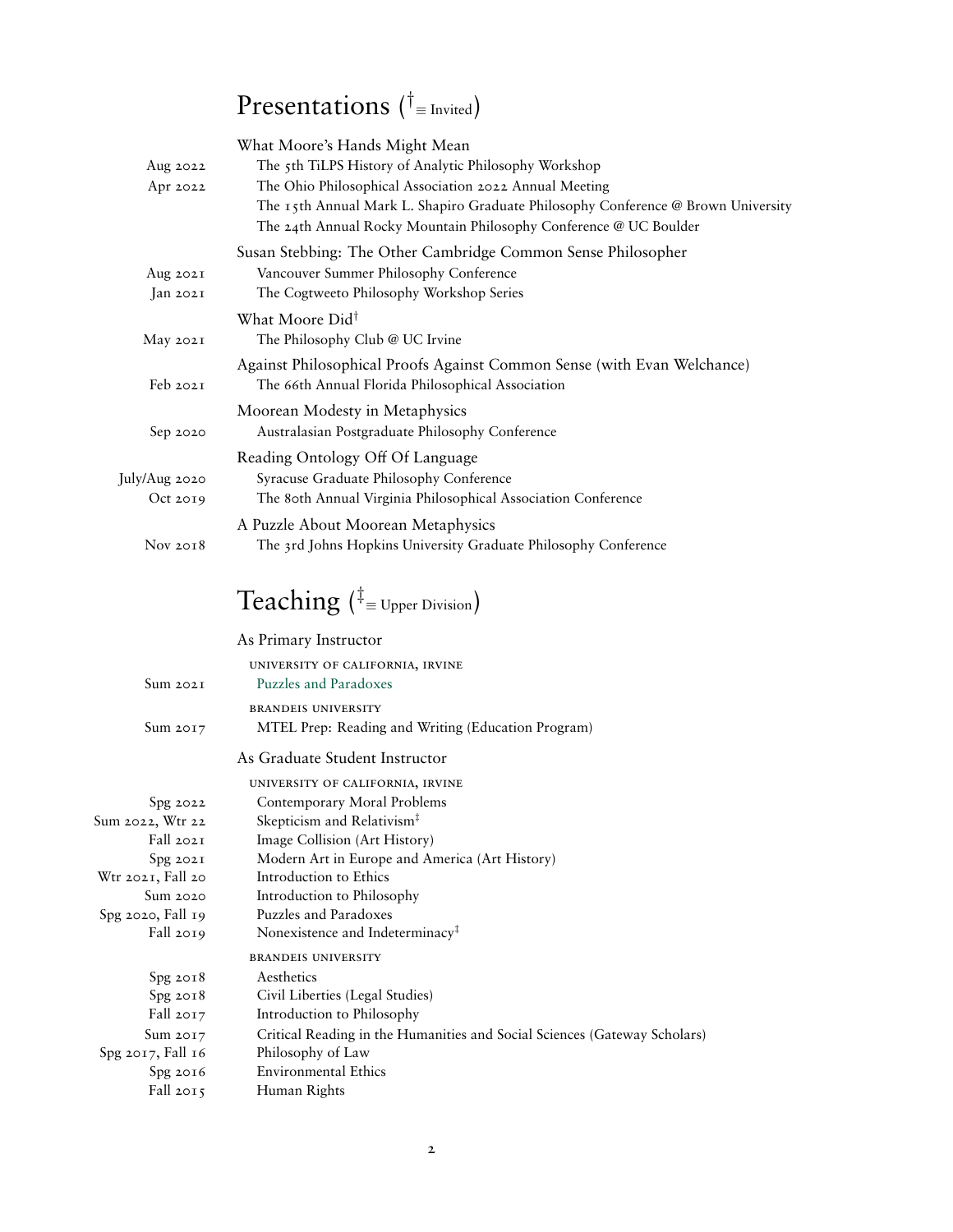| HARVARD UNIVERSITY                                     |
|--------------------------------------------------------|
| Introduction to Philosophy                             |
| Pedagogical Training & Other Teaching                  |
| Humanities Pedagogical Certificate Program (UC Irvine) |
| TH!NK: Philosophy for Early Adolescents (UC Irvine)    |
| Guest Lecture: "The Metaphysics of Time" (Harvard)     |
| ESL Reading and Writing Tutor (Brandeis)               |
|                                                        |

# Departmental Service

University of California, Irvine

| Spg 2022, Spg 21 | Research Assistant to Annalisa Coliva                                                                                  |
|------------------|------------------------------------------------------------------------------------------------------------------------|
| Spg 202I         | Course Assistant to Katherine Ritchie                                                                                  |
| $2018 - 21$      | Creator and Organizer: Epistemology Reading Group                                                                      |
| $2020 - 21$      | Advisor to the UCI Philosophy Club                                                                                     |
| $W$ tr 2019      | Conference Assistant to M. Oreste Fiocco (SCMN Inaugural Conference)                                                   |
| Fall $20I8$      | Creator: Graduate Work in Progress Series                                                                              |
|                  | <b>Brandeis University</b>                                                                                             |
| $2016 - 17$      | Graduate Student Representative                                                                                        |
| $E.11 - -2$      | $Q_{\text{max}}$ is a possessing fraction $\mathbf{D}$ . $\mathbf{D}$ , $\mathbf{W}$ and $\mathbf{D}$ and $\mathbf{C}$ |

Fall 2016 Organizer: Preparing for the PhD Workshop Series 2015–16 Creator and Organizer: Metaphysics Reading Group

# Awards and Scholarships

| 2022         | School of Humanities Research Funding Award                 |
|--------------|-------------------------------------------------------------|
| $2018 - 22$  | Conference Travel Award $(x_4)$                             |
| $2018 - 19$  | Regents' Fellowship, University of California, Irvine       |
| $2015 - 18$  | Merit Scholarship, Brandeis University                      |
| 2015         | Writer-in-Residence, PBS/Art21, New York                    |
| 20I4         | Young Art Writer's Fellowship, CUE Art Foundation, New York |
| $2007 - I I$ | Merit Scholarship, School of the Art Institute of Chicago   |
|              |                                                             |

# Graduate Coursework (*<sup>∗</sup> <sup>≡</sup>* Audit)

Metaphysics, Mind, & Epistemology

| <b>UC IRVINE</b> | Penelope Maddy's A Plea for Natural Philosophy <sup>*</sup> (Reading Group: DoP & LPS) |
|------------------|----------------------------------------------------------------------------------------|
|                  | Independent Study: Hinge Epistemology (Duncan Pritchard)                               |
|                  | What Is This Thing Called "Philosophy"?* (Annalisa Coliva)                             |
|                  | Independent Study: Philosophical Disagreement (Annalisa Coliva)                        |
|                  | The Evolution of Modern Metaphysics (M. Oreste Fiocco)                                 |
|                  | Transcendental Arguments* (M. Oreste Fiocco)                                           |
|                  | Extended Rationality (Annalisa Coliva)                                                 |
|                  | Reduction, Emergence, & Fundamentality (M. Oreste Fiocco)                              |
|                  | Nature of Reality (Kourosh Saberi, Cognitive Sciences)                                 |
|                  | Independent Study: Presentism (M. Oreste Fiocco)                                       |
| <b>UCSB</b>      | Easy Epistemology (Daniel Z. Korman)                                                   |
| <b>BRANDEIS</b>  | Contemporary Issues in Metaphysics (Eli Hirsch)                                        |
|                  | Theory of Knowledge (Berislav Marušić)                                                 |
|                  | Empiricism and the Epistemology of Modality (Jennifer Marušić)                         |
|                  | Knowledge and Skepticism (Jonathan Vogel)                                              |
|                  |                                                                                        |